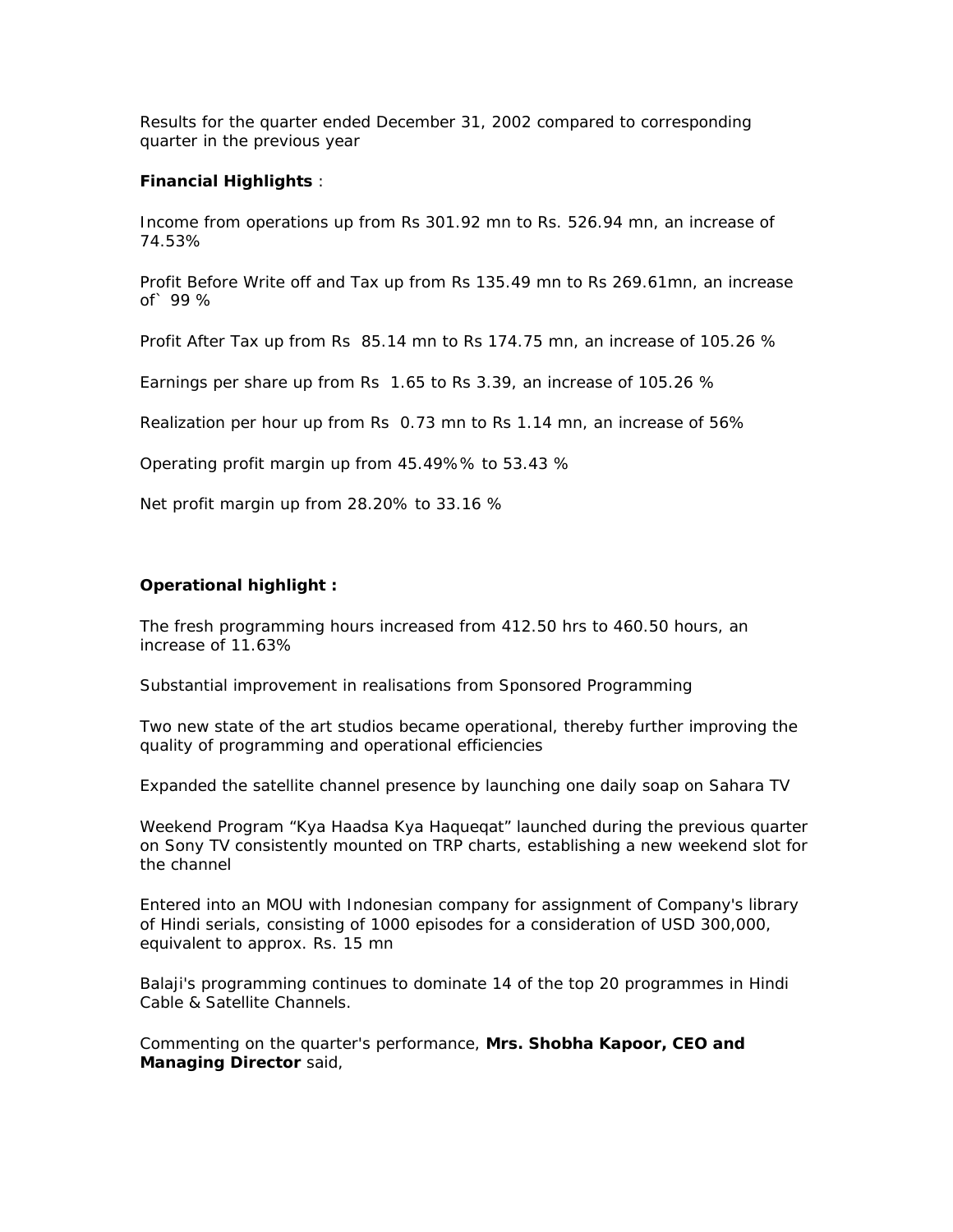"Our efforts of producing quality programs have delivered excellent results during the quarter and we continue to vigorously pursue the strategy of delivering high quality entertainment. We are now pushing the yardstick further with a spate of investments in the state of the art studios / facilities that will spur future growth and strengthen our leadership. We are also targeting regional / international markets and have plans to leverage our existing software library. Our endeavor is to take the Indian television programming industry to global heights."

Results for the quarter ended December 31, 2002 : (Rs. In Lakhs)

The un audited financial results for the quarter ended December 31, 2002 were taken on record by the Board at its meeting held on January 30, 2003.

The profit and loss account is summarized below:

(in Rs. mn except per share data)

| Particulars                                     | Quarter ended<br>December 31, |             | Growth%       | Quarter<br>ended | Growth<br>% in Q3      | Year<br>ended     |
|-------------------------------------------------|-------------------------------|-------------|---------------|------------------|------------------------|-------------------|
|                                                 | 2002                          | 2001        |               | Sep 30<br>2002   | FY03<br>over<br>Q2FY03 | March 31,<br>2002 |
|                                                 |                               |             |               |                  |                        | (Audited)         |
| <b>INCOME FROM</b><br><b>OPERATIONS</b>         | 526.95                        | 301.93      | 74.53%        | 489.63           | 7.62%                  | 1102.95           |
| TOTAL EXPENDITURE 245.38                        |                               | 164.58      | 49.09%        | 240.32           | 2.11%                  | 643.23            |
| OPERATING PROFIT                                | 281.57                        | 137.35 105% |               |                  | 249.32 12.94%          | 459.73            |
| Interest                                        | 0.32                          | 0.15        |               | 0.13             |                        | 0.39              |
| Depreciation                                    | 12.10                         | 3.83        |               | 9.77             |                        | 10.66             |
| OPERATING PROFIT<br><b>AFTER INTEREST &amp;</b> | 269.15                        |             | 133.37 101.8% |                  | 239.42 12.42%          | 448.68            |
| DEPRECIATION<br>Other Income                    | 0.47                          | 2.11        |               | 0.25             |                        | 28.14             |
| PROFIT BEFORE TAX                               | 269.61                        | 135.48 99%  |               | 239.66 12.5%     |                        | 476.82            |
| & WRITE OFFS                                    |                               |             |               |                  |                        |                   |
| Provision for Taxation                          | 92.47                         | 42.50       |               | 84.39            |                        | 155.28            |
| Deferred<br>Revenue                             | 2.40                          | 7.85        |               | 2.40             |                        | 31.39             |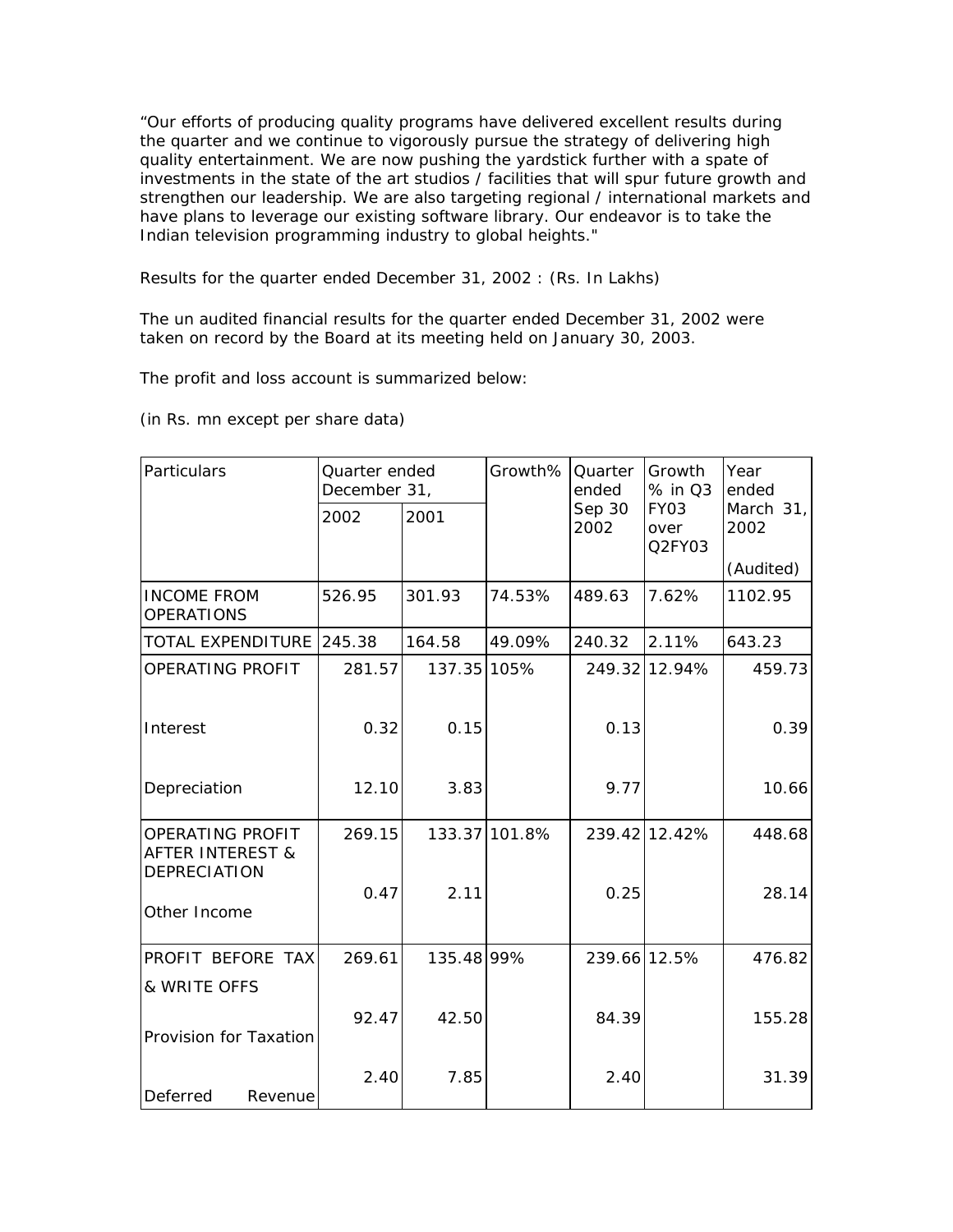| Expenditure w/off                             |        |        |        |        |        |        |
|-----------------------------------------------|--------|--------|--------|--------|--------|--------|
| NET PROFIT AFTER<br><b>TAX</b>                | 174.75 | 85.14  | 105.3% | 152.88 | 14.31% | 290.15 |
| <b>EARNINGS PER</b><br><b>SHARE</b>           | 3.39   | 1.65   | 105.3% | 2.97   |        | 5.63   |
| (Face Value is Rs. 2)                         |        |        |        |        |        |        |
| <b>DIVIDEND</b><br><b>PER</b><br><b>SHARE</b> |        |        |        | 1.50   |        | 1.00   |
| (Face Value is Rs. 2)                         |        |        |        |        |        |        |
| Dividend declared as<br>a % of par value      |        |        |        | 75%    |        | 50%    |
| <b>KEY RATIOS</b>                             |        |        |        |        |        |        |
| <b>Operating Profit</b>                       | 53.43% | 45.49% |        | 50.92% |        | 41.68% |
| Margin (%)<br>Net Profit Margin (%)           | 33.16% | 28.20% |        | 31.22% |        | 26.31% |

## **Results for the nine months ended December 31, 2002** :

The un audited financial results for the nine months ended December 31, 2002 were taken on record by the Board at its meeting held on January 30, 2003.

The profit and loss account is summarized below: (in Rs. mn except per share data)

| Particulars                  | Nine<br>months<br>December 31, |        | ended Growth% | Year<br>ended<br>31 <sub>1</sub><br>March |  |
|------------------------------|--------------------------------|--------|---------------|-------------------------------------------|--|
|                              | 2002                           | 2001   |               | 2002<br>(Audited)                         |  |
| <b>INCOME</b><br><b>FROM</b> | 1414.32                        | 774.72 | 82.56%        | 1102.95                                   |  |
| <b>OPERATIONS</b>            |                                |        |               |                                           |  |
| <b>TOTAL EXPENDITURE</b>     | 670.62                         | 470.20 | 42.62%        | 643.23                                    |  |
| OPERATING PROFIT             | 743.70                         | 304.52 | 144.22%       | 459.73                                    |  |
| Interest                     | 0.55                           | 0.31   |               | 0.39                                      |  |
| Depreciation                 | 31.34                          | 7.57   |               | 10.66                                     |  |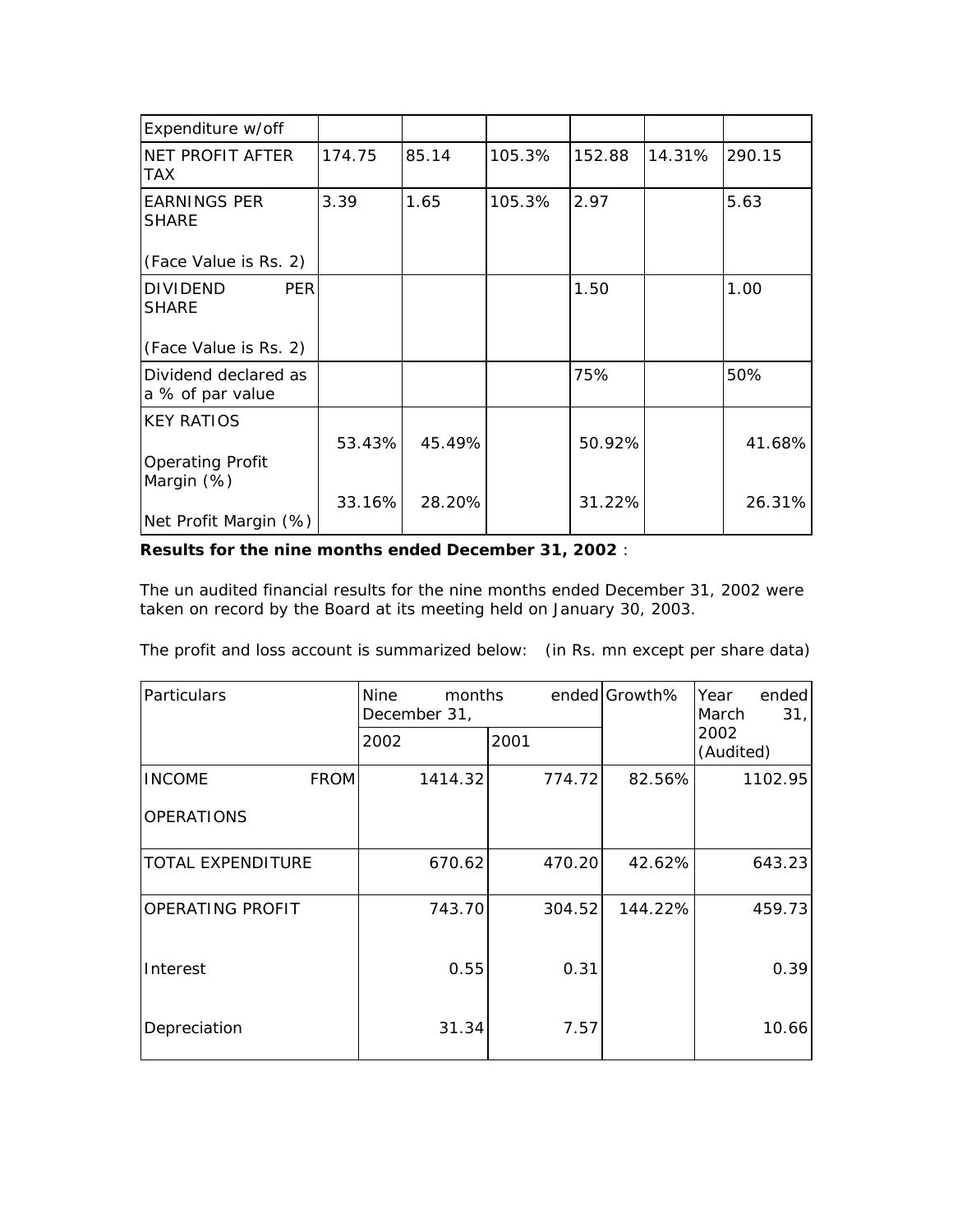| OPERATING PROFIT AFTER<br><b>INTEREST &amp;</b><br><b>DEPRECIATION</b> | 711.81 | 296.64   | 139.96% | 448.68 |
|------------------------------------------------------------------------|--------|----------|---------|--------|
| Other Income                                                           | 0.86   | 7.67     |         | 28.14  |
| PROFIT BEFORE TAX &<br><b>WRITE OFFS</b>                               | 712.67 | 304.31   | 134.19% | 476.82 |
| Provision for Taxation                                                 | 251.02 | 80.00    |         | 155.28 |
| Deferred<br>Revenue<br>Expenditure w/off                               | 7.19   | 23.54    |         | 31.39  |
| NET PROFIT AFTER TAX                                                   | 454.46 | 200.76   | 126.37% | 290.15 |
| <b>EARNINGS PER SHARE</b>                                              | 8.82   | 3.90     | 126.37% | 5.63   |
| (Face Value is Rs. 2)                                                  |        |          |         |        |
| <b>DIVIDEND PER SHARE</b>                                              |        |          |         | 1.00   |
| (Face Value is Rs. 2)                                                  |        |          |         |        |
| Dividend declared as a %<br>of par value                               |        |          |         | 50%    |
| <b>KEY RATIOS</b>                                                      | 52.58% | 39.31% - |         | 41.68% |
| Operating Profit<br>Margin                                             | 32.13% | 25.91%   |         | 26.31% |
| (%)                                                                    |        |          |         |        |
| Net Profit Margin (%)                                                  |        |          |         |        |

## **About Balaji Telefilms :**

Balaji Telefilms Ltd. is one of India's most successful television entertainment software Company. The Company is headquartered in Mumbai, India and has been promoted by the veteran actor Jeetendra, his wife Shobha Kapoor and daughter Ekta Kapoor in the year 1994. The company specializes in Hindi, Telugu, Tamil and Kannada programmes. Currently, the Company has 16 serials on air in different languages.